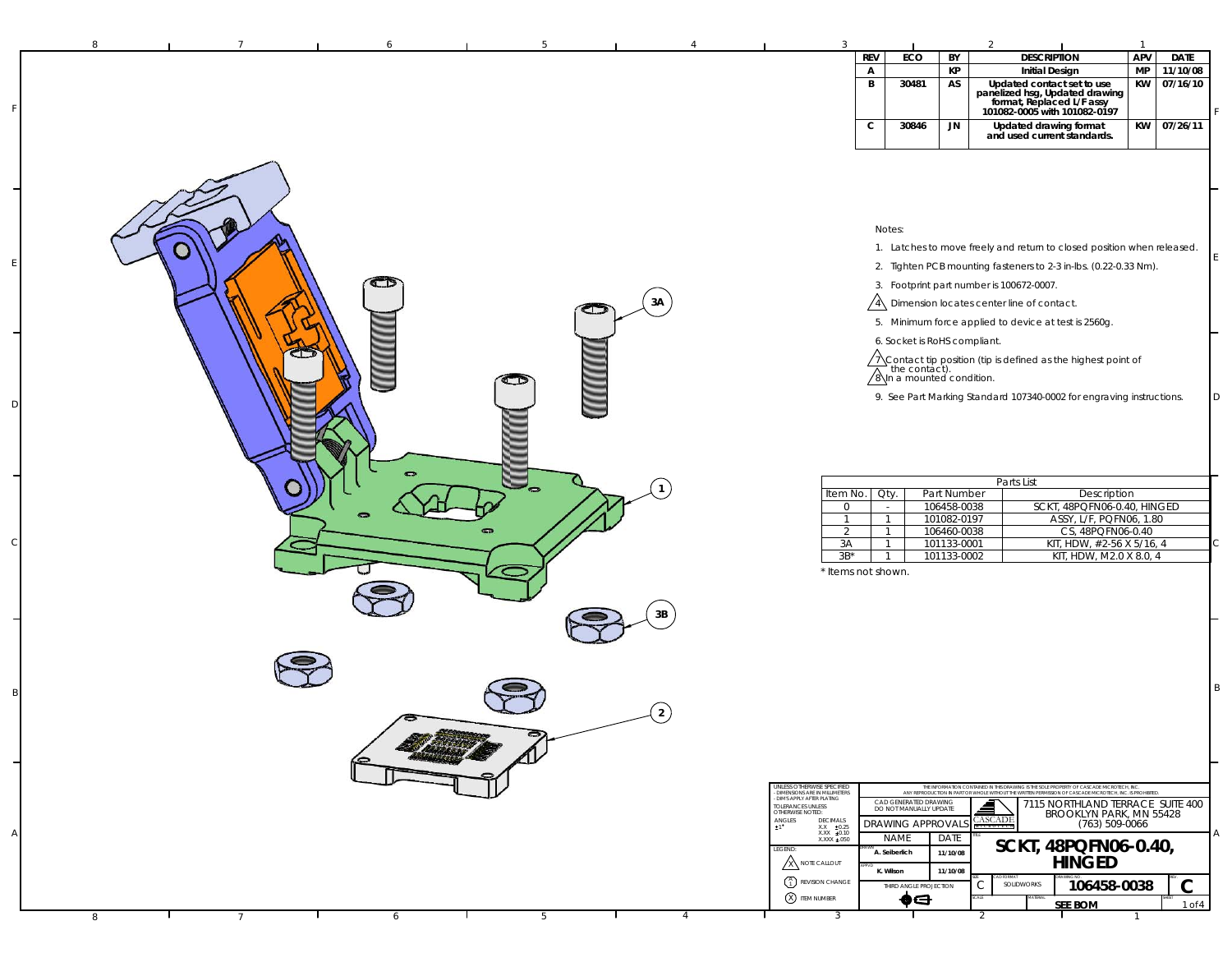

14.98

F

E

D

A

8



8 **1** 7 **1** 6 **1** 5 **1** 4 **1** 3 **1** 2



2

2 1

F

E

D

C

B



14.25

7

6

3



4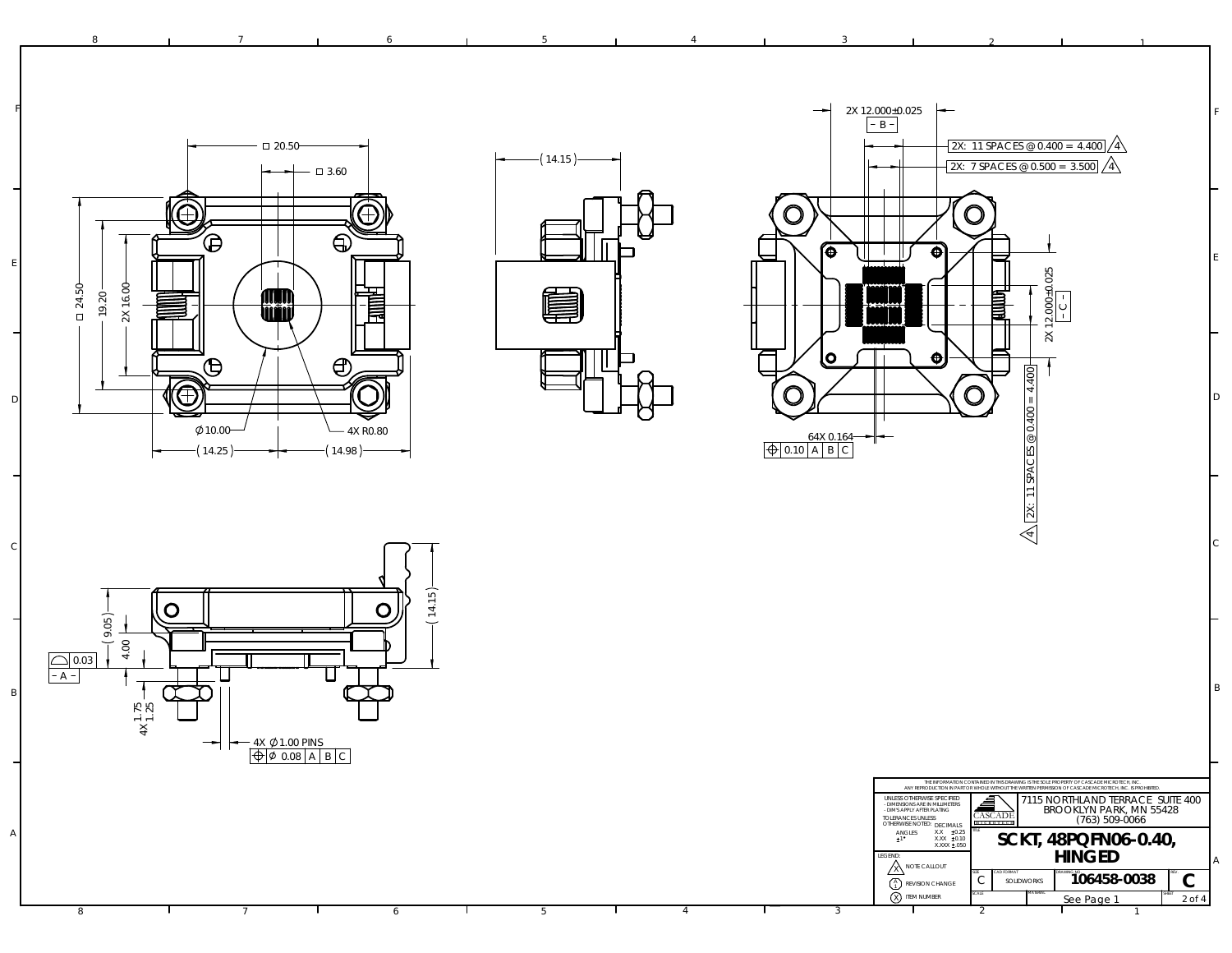